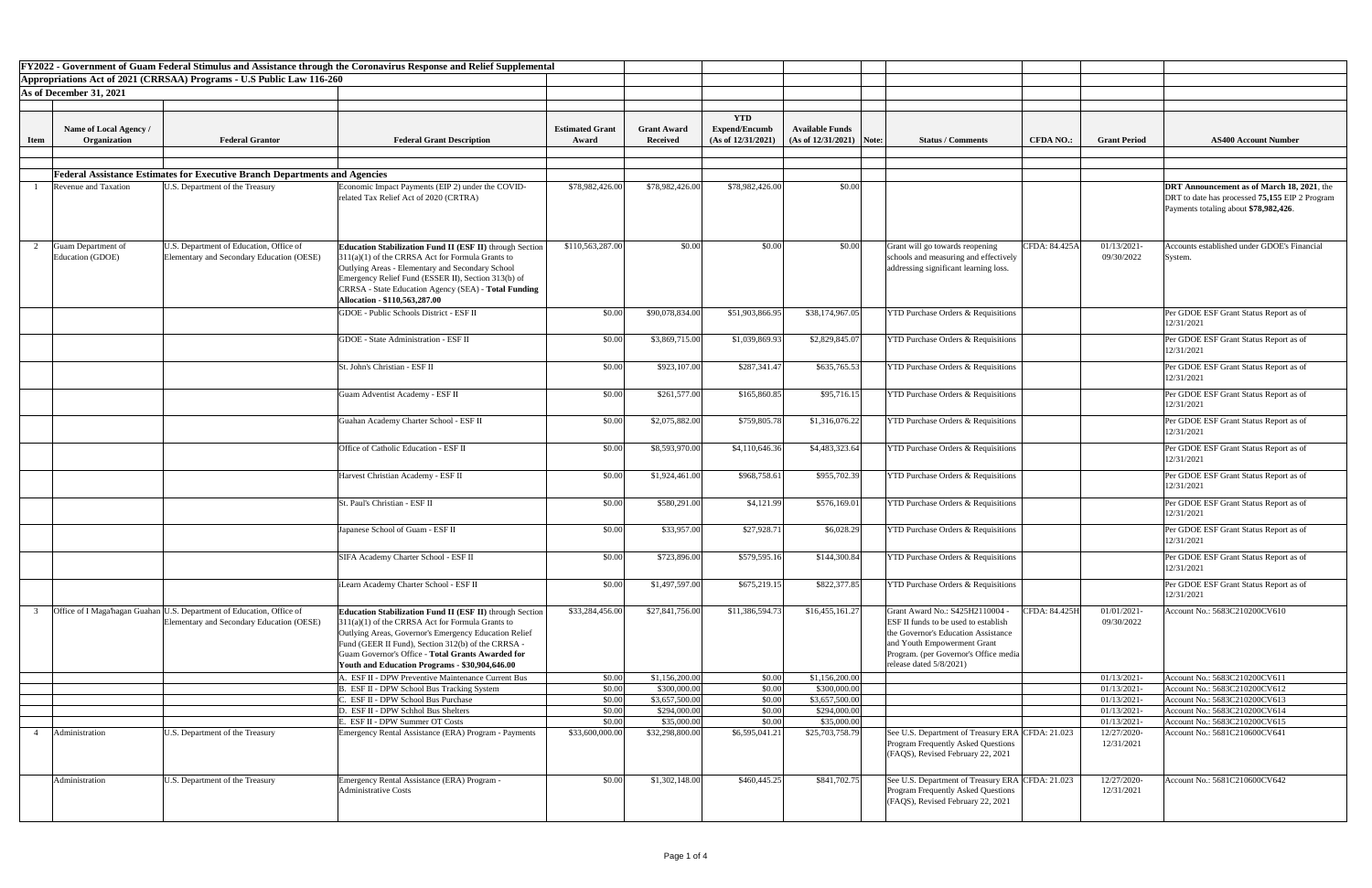|                         |                                                                               |                                                                                                                              | FY2022 - Government of Guam Federal Stimulus and Assistance through the Coronavirus Response and Relief Supplemental                                         |                        |                                 |                      |                            |                                                                                                                                                                                                                             |
|-------------------------|-------------------------------------------------------------------------------|------------------------------------------------------------------------------------------------------------------------------|--------------------------------------------------------------------------------------------------------------------------------------------------------------|------------------------|---------------------------------|----------------------|----------------------------|-----------------------------------------------------------------------------------------------------------------------------------------------------------------------------------------------------------------------------|
|                         |                                                                               | Appropriations Act of 2021 (CRRSAA) Programs - U.S Public Law 116-260                                                        |                                                                                                                                                              |                        |                                 |                      |                            |                                                                                                                                                                                                                             |
| As of December 31, 2021 |                                                                               |                                                                                                                              |                                                                                                                                                              |                        |                                 |                      |                            |                                                                                                                                                                                                                             |
|                         |                                                                               |                                                                                                                              |                                                                                                                                                              |                        |                                 |                      |                            |                                                                                                                                                                                                                             |
|                         |                                                                               |                                                                                                                              |                                                                                                                                                              |                        |                                 | <b>YTD</b>           |                            |                                                                                                                                                                                                                             |
|                         | Name of Local Agency /                                                        |                                                                                                                              |                                                                                                                                                              | <b>Estimated Grant</b> | <b>Grant Award</b>              | <b>Expend/Encumb</b> | <b>Available Funds</b>     |                                                                                                                                                                                                                             |
| <b>Item</b>             | Organization                                                                  | <b>Federal Grantor</b>                                                                                                       | <b>Federal Grant Description</b>                                                                                                                             | Award                  | <b>Received</b><br>\$450,000.00 | (As of 12/31/2021)   | $(As of 12/31/2021)$ Note: | <b>Status / Comments</b><br><b>Grant Period</b><br><b>AS400 Account Number</b><br><b>CFDA NO.:</b><br>100% Federal; Grant Number: UI-<br>Account No.: 5101H212400CV105                                                      |
|                         | Labor                                                                         | U.S. Department of Labor, Employment and<br><b>Training Administration</b>                                                   | Pandemic Unemployment Assistance Program ("PUA") and<br>[Federal Pandemic Unemployment Compensation ("FPUC")<br>Programs - Administration                    | \$450,000.00           |                                 | \$424,708.10         | \$25,291.90                | CFDA: 17.225<br>01/01/2021-<br>06/30/2022<br>34836-20-55-A-66; Mod 10; effective<br>date: 01/01/2021                                                                                                                        |
|                         | Public Health and Social                                                      | U.S Department of Health and Human Services,                                                                                 | HDC5) Consolidated Appropriations Act, 2021                                                                                                                  | \$28,000.00            | \$28,000.00                     | \$19,540.04          | \$8,459.96                 | 12/27/2020-<br>Federal matching (75% Federal -<br>CFDA: 93.045<br>Account No.: 5101G211730CV131 / Local Account                                                                                                             |
|                         | Services                                                                      | <b>Administration for Community Living</b>                                                                                   | Supplemental Nutrition Funding, Older Americans Act<br>$(OAA)$ Title III-C2 - State Office on Aging Admin                                                    |                        |                                 |                      |                            | 09/30/2022<br>No.: 5100G211730MT956<br>$$21,000 / 25\%$ Local - \$7,000) Grant<br>No.: 2101GUHDC5-00                                                                                                                        |
|                         | Public Health and Social<br>Services                                          | U.S Department of Health and Human Services,<br><b>Administration for Community Living</b>                                   | HDC5) Consolidated Appropriations Act, 2021<br>Supplemental Nutrition Funding, OAA Title III-C2 - Home<br>Delivered Meals                                    | \$399,000.00           | \$399,000.00                    | \$398,160.37         | \$839.63                   | CFDA: 93.045<br>12/27/2020-<br>Account No.: 5101H211730CV134<br>100% Federal; Grant No.:<br>2101GUHDC5-00<br>09/30/2022                                                                                                     |
|                         | Public Health and Social                                                      | U.S Department of Health and Human Services.                                                                                 | ow-Income Home Energy Assistance Program (LIHEAP)                                                                                                            | \$164,177.00           | \$164,177.00                    | \$128,660.1          | \$35,516.88                | 03/27/2020-<br>100% Federal; Grant No.:<br>CFDA: 93.568<br>Account No.: 5101H201726CV112                                                                                                                                    |
|                         | Services                                                                      | <b>Administration for Children and Families</b>                                                                              | Cares Act - to help prevent, prepare for, or respond to the<br>coronavirus.                                                                                  |                        |                                 |                      |                            | 2001GUE5C3<br>09/30/2021                                                                                                                                                                                                    |
|                         | Public Health and Social                                                      | U.S. Department of Health and Human Services,                                                                                | <b>ZARES Act - Epidemiology &amp; Laboratory Capacity (ELC)</b>                                                                                              | \$33,000.00            | \$33,000.00                     | \$32,958.00          | \$42.00                    | CFDA: 93.323  08/01/2020 -<br>100% Federal - Grant No.: 6<br>Account No.: 5101H201713CV130                                                                                                                                  |
|                         | Services                                                                      | <b>Center for Disease Control and Prevention</b>                                                                             | for Infectious Diseases COVID-19 Supplement - Advanced<br>Molecular Detection (AMD) Technologies                                                             |                        |                                 |                      |                            | NU50CK000531-02-06 - Federal<br>07/31/2022<br>Award Date: 02/25/2021                                                                                                                                                        |
|                         | 10 Public Health and Social<br>Services                                       | U.S. Department of Health and Human Services,<br>Center for Disease Control and Prevention                                   | CARES Act - Epidemiology & Laboratory Capacity (ELC)<br>for Infectious Diseases COVID-19 Supplement - Public<br>Health Laboratory (PHL) Preparedness         | \$50,000.00            | \$50,000.00                     | \$46,970.00          | \$3,030.00                 | CFDA: 93.323  08/01/2020 -<br>Account No.: 5101H201713CV131<br>100% Federal - Grant No. 6<br>NU50CK000531-02-06 - Federal<br>07/31/2022<br>Award Date: 02/25/2021                                                           |
| 11                      | Public Health and Social                                                      | U.S. Department of Health and Human Services,                                                                                | CARES Act - Epidemiology & Laboratory Capacity (ELC)                                                                                                         | \$200,000.00           | \$200,000.00                    | \$124,731.67         | \$75,268.33                | CFDA: 93.323<br>$08/01/2020$ .<br>100% Federal - Grant No. 6<br>Account No.: 5101H201713CV132                                                                                                                               |
|                         | Services                                                                      | <b>Center for Disease Control and Prevention</b>                                                                             | for Infectious Diseases COVID-19 Supplement - Travelers<br>Health                                                                                            |                        |                                 |                      |                            | 07/31/2022<br>NU50CK000531-02-06 - Federal<br>Award Date: 02/25/2021                                                                                                                                                        |
| 12                      | <b>Guam Regional Transit</b>                                                  | U.S. Department of Transportation, Federal                                                                                   | FFY 2021 Section 5311 Coronavirus Response and Relief                                                                                                        | \$1,978,866.00         | \$1,978,866.00                  | \$1,633,490.64       | \$345,375.36               | 100% Federal - Grant award No.: GU- CFDA: 20.509<br>$03/19/2021$ -<br>Account No.: 5101H219977CV101                                                                                                                         |
|                         | Authority                                                                     | <b>Transit Administration (FTA)</b>                                                                                          | Supplemental Appropriations Act Grant for Operating<br>Assistance to Recover from COVID-19 Pandemic                                                          |                        |                                 |                      |                            | 06/01/2022<br>2021-002-00 (Section 5311 Rural<br>Area Formula CRRSAA)                                                                                                                                                       |
| 13                      | <b>Guam Regional Transit</b><br>Authority                                     | U.S. Department of Transportation, Federal<br><b>Transit Administration (FTA)</b>                                            | FFY 2021 Section 5310 Coronavirus Response and Relief<br>Supplemental Appropriations Act Grant for Operating<br>Assistance to Recover from COVID-19 Pandemic | \$7,941.00             | \$7,941.00                      | \$7,721.1'           | \$219.83                   | 100% Federal - Grant award No.: GU- CFDA: 20.513<br>$03/19/2021$ -<br>Account No.: 5101H219977CV102<br>2021-002-00 (Section 5310 Enhanced<br>06/01/2022<br>Mobility of Seniors and Individuals<br>with Disabilities CRSSAA) |
| 14                      | Guam Behavioral Health and<br><b>Wellness Center</b>                          | I.S. Department of Health and Human Services,<br><b>Substance Abuse and Mental Health Services</b><br>Administration         | Substance Abuse Prevention & Treatment Block Grant<br>(SABG) - SAPT FY21 COVID Emergency Relief                                                              | \$1,072,119.00         | \$1,072,119.00                  | \$170,846.55         | \$901,272.45               | CFDA: 93.959<br>$03/15/2021$ -<br>100% Federal; Grant award No.:<br>Account No.: 5101H212310SE115<br>1B08TI083531-01<br>03/14/2023                                                                                          |
|                         | 15 Public Health and Social<br>Services                                       | U.S. Department of Health and Human Services,<br>Administration for Children and Families, Office   (<br>of Child Care (OCC) | Child Care Development Block Grant - Funds under the<br>Coronavirus Response and Relief Supplemental Act<br><b>CRRSA</b> ) of 2021                           | \$18,344,631.00        | \$18,344,631.00                 | \$0.00               | \$18,344,631.00            | $12/27/2020$ -<br>CFDA: 93.575<br>Account No.:5101H211732CV110<br>100% Federal; Grant award No.:<br>2101GUCCC5<br>09/30/2023                                                                                                |
| 16                      | Bureau of Statistics and Plans,<br>Guam Developmental<br>Disabilities Council | I.S. Department of Health and Human Services<br><b>Administration for Community Living</b>                                   | SCC5) Expanding Disabilities Network's (DD Councils)<br>Access to COVID-19 Vaccines                                                                          | \$13,902.00            | \$13,902.00                     | \$2,000.00           | \$11,902.00                | 100% Federal; Grant award No.:<br>$04/01/2021$ -<br>CFDA: 93.630<br>Account No.:5101H210902CV101<br>09/30/2022<br>2101GUSCC5-00; Federal Award<br>Date: 04/29/2021                                                          |
|                         | 17 Public Health and Social<br>Services                                       | U.S. Department of Health and Human Services,<br><b>Center for Disease Control and Prevention</b>                            | IP19-1901 YR02 Immunization and Vaccines for Children<br>CARES#2 - 2020                                                                                      | \$150,000.00           | \$150,000.00                    | \$69,393.30          | \$80,606.70                | CFDA: 93.268 07/01/2020 -<br>Account No.: 5101H211713CV134<br>100% Federal - Grant Award No.: 6<br>06/30/2024<br>NH231P922638-02-02; Federal Award<br>Date: 12/16/2020                                                      |
| 18                      | Public Health and Social<br>Services                                          | U.S. Department of Health and Human Services,<br><b>Center for Disease Control and Prevention</b>                            | IP19-1901 YR02 Immunization and Vaccines for Children<br>2020 CARES#3, Part 1, Supplemental Funding                                                          | \$1,422,541.00         | \$1,422,541.00                  | \$59,102.14          | \$1,363,438.86             | CFDA: 93.268 07/01/2020 -<br>100% Federal - Grant Award No.: 6<br>Account No.: 5101H211713CV136<br>06/30/2024<br>NH231P922638-02-03; Federal Award<br>Date: 01/15/2021                                                      |
|                         | 19 Public Health and Social<br>Services                                       | U.S. Department of Health and Human Services,<br><b>Center for Disease Control and Prevention</b>                            | IP19-1901 YR02 Immunization and Vaccines for Children<br>2020 CARES#3, Part 2, Supplemental Funding                                                          | \$1,012,365.00         | \$1,012,365.00                  | \$42,652.25          | \$969,712.75               | CFDA: 93.268   07/01/2020 -<br>Grant Award No.: 6 NH231P922638-<br>Account No.: 5101H201713CV137<br>06/30/2024<br>02-04; Federal Award Date:<br>03/29/2021                                                                  |
|                         | 20 Public Health and Social<br>Services                                       | U.S. Department of Health and Human Services,<br><b>Administration for Community Living</b>                                  | VAC5) Expanding Access to COVID-19 Vaccines via the<br>Aging Network                                                                                         | \$125,000.00           | \$125,000.00                    | \$28,943.57          | \$96,056.43                | CFDA: 93.044   04/01/2021 -<br>Account No.:5101H211730CV135<br>100% Federal; Grant award No.:<br>09/30/2022<br>2101GUVAC5-00; Federal Award<br>Date: 04/08/2021                                                             |
|                         | 21 Public Health and Social<br>Services                                       | Administration for Community Living                                                                                          | U.S. Department of Health and Human Services, Guam No Wrong Door (NWD) System COVID-19 Vaccine<br><b>Access Supplemental Funding</b>                         | \$158,836.00           | \$158,836.00                    | \$0.00               | \$158,836.00               | CFDA: 93.048 04/01/2021 -<br>100% Federal; Grant award No.:<br>Account No.:5101H211730CV128<br>09/30/2022<br>90NWC50001-01-00; Federal Award<br>Date: 04/22/2021                                                            |
|                         | 22 Public Health and Social<br>Services                                       | U.S. Department of Health and Human Services,<br><b>Center for Disease Control and Prevention</b>                            | Epidemiology and Laboratory Capacity for Infectious<br>Disease on Guam - ELC Enhancing Detection Expansion<br>Supplemental Funding Year 02                   | \$9,698,588.00         | \$9,698,588.00                  | \$1,397,524.91       | \$8,301,063.09             | CFDA: 93.323   08/01/2020 -<br>Account No.: 5101H211713CV133<br>100% Federal - Grant Award No.: 6<br>07/31/2023<br>NU50CK000531-02-08; Federal<br>Award Date: 05/01/2021                                                    |
| 23                      | Public Health and Social<br>Services                                          | U.S. Department of Health and Human Services,<br><b>Administration for Community Living</b>                                  | APC5) CRRSA Act, 2021 supplemental, funding for APS<br>under SSA Title XX Section 2042(b)                                                                    | \$93,880.00            | \$93,880.00                     | \$57,365.00          | \$36,515.00                | CFDA: 93.747   04/01/2021 -<br>Account No.:5101H211730CV129<br>100% Federal; Grant award No.:<br>09/30/2022<br>2101GUAPC5-00; Federal Award<br>Date: 04/01/2021                                                             |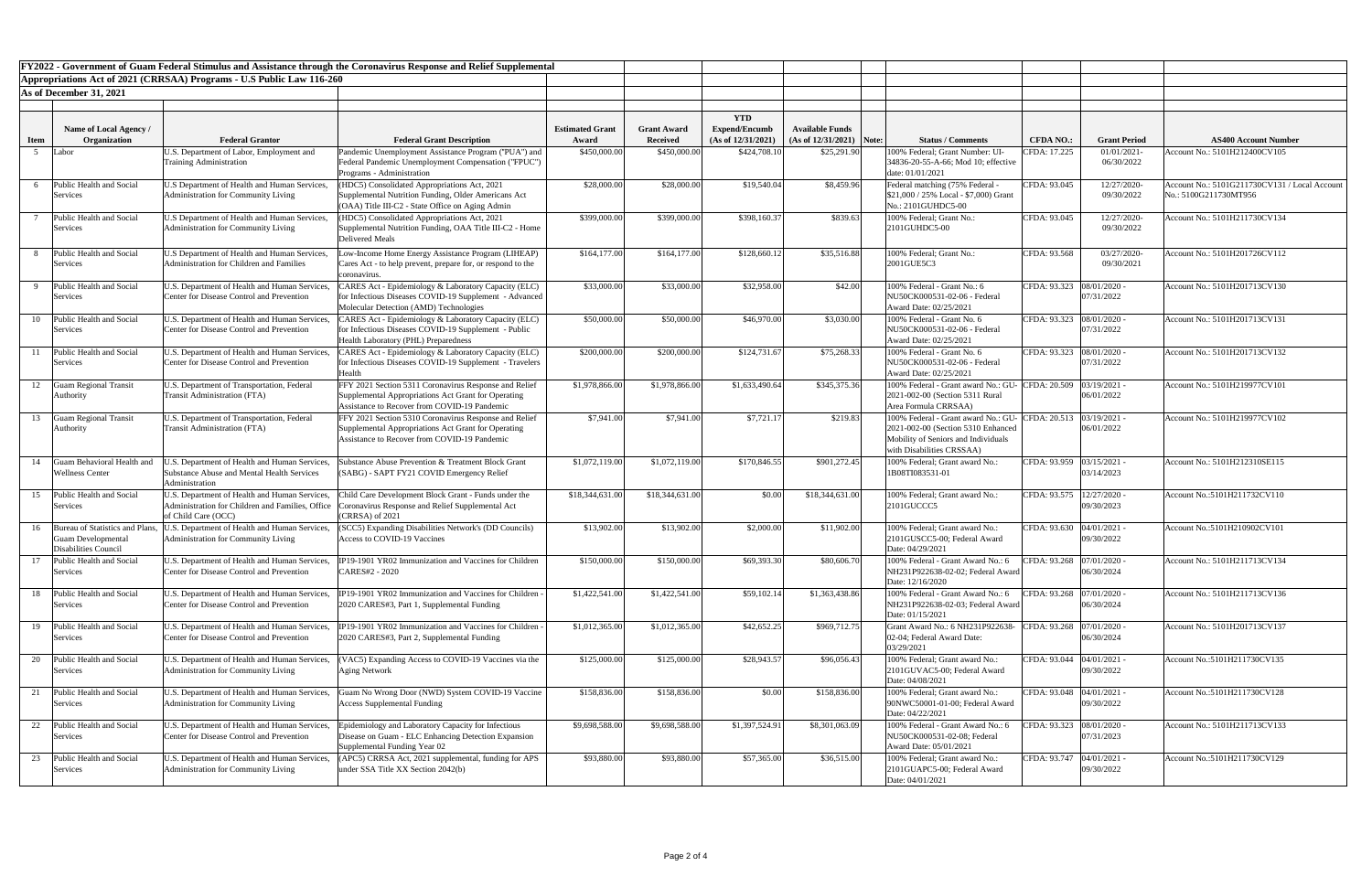|            |                                                                                |                                                                                                                                                            | FY2022 - Government of Guam Federal Stimulus and Assistance through the Coronavirus Response and Relief Supplemental                                                                                    |                                 |                                       |                                                             |                                                       |                                                                                                                                                                                                        |                             |                          |                                                                                                                  |
|------------|--------------------------------------------------------------------------------|------------------------------------------------------------------------------------------------------------------------------------------------------------|---------------------------------------------------------------------------------------------------------------------------------------------------------------------------------------------------------|---------------------------------|---------------------------------------|-------------------------------------------------------------|-------------------------------------------------------|--------------------------------------------------------------------------------------------------------------------------------------------------------------------------------------------------------|-----------------------------|--------------------------|------------------------------------------------------------------------------------------------------------------|
|            |                                                                                | Appropriations Act of 2021 (CRRSAA) Programs - U.S Public Law 116-260                                                                                      |                                                                                                                                                                                                         |                                 |                                       |                                                             |                                                       |                                                                                                                                                                                                        |                             |                          |                                                                                                                  |
|            | As of December 31, 2021                                                        |                                                                                                                                                            |                                                                                                                                                                                                         |                                 |                                       |                                                             |                                                       |                                                                                                                                                                                                        |                             |                          |                                                                                                                  |
|            |                                                                                |                                                                                                                                                            |                                                                                                                                                                                                         |                                 |                                       |                                                             |                                                       |                                                                                                                                                                                                        |                             |                          |                                                                                                                  |
|            | Name of Local Agency /<br>Organization                                         | <b>Federal Grantor</b>                                                                                                                                     | <b>Federal Grant Description</b>                                                                                                                                                                        | <b>Estimated Grant</b><br>Award | <b>Grant Award</b><br><b>Received</b> | <b>YTD</b><br><b>Expend/Encumb</b><br>(As of $12/31/2021$ ) | <b>Available Funds</b><br>(As of $12/31/2021$ ) Note: | <b>Status / Comments</b>                                                                                                                                                                               | <b>CFDA NO.:</b>            | <b>Grant Period</b>      | <b>AS400 Account Number</b>                                                                                      |
| Item<br>24 | Juam Behavioral Health and                                                     | J.S. Department of Health and Human Services,                                                                                                              | <b>Block Grants for Community Mental Health Services -</b>                                                                                                                                              | \$536,059.00                    | \$536,059.00                          | \$80,517.73                                                 | \$455,541.27                                          | 100% Federal; Grant award No.:                                                                                                                                                                         | CFDA: 93.958   03/15/2021 - |                          | Account No.: 5101H212300SE104                                                                                    |
|            | <b>Wellness Center</b>                                                         | <b>Substance Abuse and Mental Health Services</b><br>Administration, Center for Mental Health<br>Services                                                  | FY2021 COVID Emergency Relief Funding for the<br>Community Mental Health Services (MHBG) Block Grant<br>Program                                                                                         |                                 |                                       |                                                             |                                                       | 1B095M083969-01; Federal Award<br>Date: 03/11/2021                                                                                                                                                     |                             | 03/14/2023               |                                                                                                                  |
| 25         | Department of Public Health<br>and Social Services                             | J.S. Department of Health and Human Services,<br><b>Centers for Disease Control and Prevention</b><br>(CDC)                                                | Activities to Support State, Tribal, Local and Territorial<br>(STLT) Health Department Response to Public Health or<br>Healthcare Crises - Guam's Initiative to Address COVID-<br>19 Health Disparities | \$6,590,558.00                  | \$6,590,558.00                        | \$843,879.95                                                | \$5,746,678.05                                        | Grant Award No.: 1 NH75OT000086- CFDA: 93.391<br>01-00; FAIN No.: NH75OT000086;<br>Federal Award Date: 05/28/2021                                                                                      |                             | 06/01/2021<br>05/31/2023 | Account No.: 5101H211712CV129                                                                                    |
| 26         | Department of Public Works                                                     | I.S. Department of Transportation, Federal<br>Highway Administration (FHWA)                                                                                | COVID-19 Response & Relief (CRRSA Act, 2021) -<br><b>Personnel Costs</b>                                                                                                                                | \$2,754,135.42                  | \$2,745,135.42                        | \$861,882.73                                                | \$1,883,252.69                                        | 100% Federal; Grant award No.: GU-<br>THS-CRSA(001); Federal Award<br>Date: 07/28/2021                                                                                                                 | CFDA: 20.205 03/15/2020 -   | 12/31/2023               | Account No.:5101F211068CV128                                                                                     |
|            | Guam Behavioral Health and<br><b>Wellness Center</b>                           | J.S. Department of Health and Human Services,<br><b>Substance Abuse and Mental Health Services</b><br>Administration, Center for Mental Health<br>Services | <b>Block Grants for Community Mental Health Services -</b><br>FY2021 COVID Emergency Relief Funding for the<br>Community Mental Health Services (MHBG) Block Grant<br>Program #2                        | \$466,446.00                    | \$466,446.00                          | \$212,283.22                                                | \$254,162.78                                          | 100% Federal; \$86,303 under Grant<br>award No.: 1B09SM083797-01;<br>Federal Award Date: 11/17/2020; and<br>\$380,143 under Grant award No.:<br>6B09SM083797-01M001; Federal<br>Award Date: 02/03/2021 | CFDA: 93.958  10/01/2020 -  | 09/30/2022               | Account No.: 5101H212300SE102                                                                                    |
| 28         | Guam Behavioral Health and<br><b>Wellness Center</b>                           | J.S. Department of Health and Human Services,<br><b>Substance Abuse and Mental Health Services</b><br>Administration, Center for Mental Health<br>Services | <b>Block Grants for Community Mental Health Services -</b><br>Guam's Community Mental Health Centers Grant Program                                                                                      | \$3,000,000.00                  | \$3,000,000.00                        | \$40.00                                                     | \$2,999,960.00                                        | 100% Federal; Grant award No.:<br>1H79SM085739-01; FAIN No.:<br>H79SM085739; Federal Award Date:<br>09/22/2021;                                                                                        | CFDA: 93.958 09/30/2021 -   | 09/29/2023               | Account No.: 5101H222300SE114                                                                                    |
|            |                                                                                |                                                                                                                                                            |                                                                                                                                                                                                         |                                 |                                       |                                                             |                                                       |                                                                                                                                                                                                        |                             |                          |                                                                                                                  |
|            |                                                                                |                                                                                                                                                            | <b>SUBTOTAL</b>                                                                                                                                                                                         |                                 |                                       |                                                             |                                                       |                                                                                                                                                                                                        |                             |                          |                                                                                                                  |
|            |                                                                                |                                                                                                                                                            |                                                                                                                                                                                                         | \$305,180,213.42                | \$305,172,161.42                      | \$164,590,893.61                                            | \$140,581,267.81                                      |                                                                                                                                                                                                        |                             |                          |                                                                                                                  |
|            |                                                                                | Federal Assistance Estimates for Autonomous, Semi-autonomous Agencies and Other                                                                            |                                                                                                                                                                                                         |                                 |                                       |                                                             |                                                       |                                                                                                                                                                                                        |                             |                          |                                                                                                                  |
|            |                                                                                |                                                                                                                                                            |                                                                                                                                                                                                         |                                 |                                       |                                                             |                                                       |                                                                                                                                                                                                        |                             |                          |                                                                                                                  |
|            | <b>Guam Housing Corporation</b>                                                | J.S. Department of the Treasury                                                                                                                            | Mortgage Relief Program                                                                                                                                                                                 | \$714,000.00                    | \$714,000.00                          | \$0.00                                                      | \$714,000.00                                          | To help low to moderate income<br>families pay up to 3 months of past<br>due mortgage payments because of<br>pandemic.                                                                                 |                             |                          | Per Daily Post dated 1/30/2021.                                                                                  |
|            | Guam Housing and Urban                                                         | J.S. Department of Housing and Urban                                                                                                                       | FY2020 Continuum of Care Program - The CoC Program is                                                                                                                                                   | \$1,401,727.00                  | \$1,401,727.00                        | \$0.00                                                      | \$1,401,727.00                                        | Distribution of FY2020 appropriated                                                                                                                                                                    |                             |                          |                                                                                                                  |
|            | <b>Renewal Authority</b>                                                       | Development (CPD)                                                                                                                                          | Development, Office of Community Planning and designed to promote a community-wide commitment to the<br>goal of ending homelessness.                                                                    |                                 |                                       |                                                             |                                                       | funds to CoC grant recipients whose<br>current grants expire in Calendar Year                                                                                                                          |                             |                          |                                                                                                                  |
|            | A.B. Won Pat Guam<br>International Airport Authority   Aviation Administration | U.S. Department of Transportation, Federal                                                                                                                 | Airport Coronavirus Response Grant Program (ACRGP)                                                                                                                                                      | \$5,556,636.00                  | \$5,556,636.00                        | \$5,556,636.00                                              |                                                       | $\vert 0.00 \vert \vert 2$   Federal Share Cost - 100%                                                                                                                                                 | CFDA: 20.106   04/15/2021 - | 04/15/2025               | GIAA Account No.: 87.9101.AIP109                                                                                 |
|            | A.B. Won Pat Guam<br>International Airport Authority   Aviation Administration | U.S. Department of Transportation, Federal                                                                                                                 | Airport Coronavirus Response Grant Program (ACRGP) -<br><b>Concessions Relief Addendum</b>                                                                                                              | \$396,419.00                    | \$396,419.00                          | \$396,419.00                                                | \$0.00                                                | 2/ Federal Share Cost - 100%                                                                                                                                                                           | CFDA: 20.106 04/15/2021     | 04/15/2025               | GIAA Account No.: 87.9101.AIP112                                                                                 |
|            | J.S. Small Business<br><b>Administration, Guam Branch</b><br><b>Office</b>     | <b>J.S. Small Business Administration (SBA)</b>                                                                                                            | SBA Paycheck Protection Program (PPP) Loans - States and<br>Territories, as of 05/31/2021                                                                                                               | \$106,584,393.00                | \$106,584,393.00                      | \$106,584,393.00                                            | \$0.00                                                | Loans Approved for Guam - 1,445:<br>Dollars Approved - \$106,584393;<br>approvals through 05/31/2021                                                                                                   |                             |                          | Per SBA Paycheck Protection Program (PPP) Report<br>approvals through 05/31/2021 (source: SBA<br>website)        |
|            | J.S. Small Business<br><b>Administration, Guam Branch</b><br>Office            | <b>J.S. Small Business Administration (SBA)</b>                                                                                                            | SBA Disaster Assistance Update, Nationwide Economic<br>Injury Disaster Loans (EIDLs) / COVID-19, as of 8/19/2021                                                                                        | \$102,855,900.00                | \$102,855,900.00                      | \$102,855,900.00                                            | \$0.00                                                | Loans Approved for Guam - 1,384:<br>Dollars Approved - \$102,855,900;<br>approvals through 08/18/2021                                                                                                  |                             |                          | Per SBA Nationwide EIDL / COVID-19 Report<br>approvals through 08/19/2021 (source: SBA<br>website                |
|            | J.S. Small Business<br><b>Administration</b> , Guam Branch<br>Office           | U.S. Small Business Administration (SBA)                                                                                                                   | SBA Disaster Assistance Update, Nationwide Targeted<br>Economic Injury Disaster Loans (EIDLs) Advance, as of<br>8/19/2021                                                                               | \$2,190,000.00                  | \$2,190,000.00                        | \$2,190,000.00                                              | \$0.00                                                | Loans Approved for Guam - 266:<br>Dollars Approved - \$2,190,000;<br>approvals through 08/18/2021                                                                                                      |                             |                          | Per SBA Nationwide EIDL Targeted EIDL Advance<br>Report approvals through 08/19/2021 (source: SBA<br>website)    |
|            | U.S. Small Business<br><b>Administration, Guam Branch</b><br>Office            | U.S. Small Business Administration (SBA)                                                                                                                   | SBA Disaster Assistance Update, Nationwide Supplemental<br>Targeted Advance, as of 8/19/2021                                                                                                            | \$930,000.00                    | \$930,000.00                          | \$930,000.00                                                | \$0.00                                                | Loans Approved for Guam - 186:<br>Dollars Approved - \$930,000;<br>approvals through 08/18/2021                                                                                                        |                             |                          | Per SBA Nationwide Supplemental Targeted<br>Advance Report approvals through 08/19/2021<br>(source: SBA website) |
|            |                                                                                |                                                                                                                                                            |                                                                                                                                                                                                         |                                 |                                       |                                                             |                                                       |                                                                                                                                                                                                        |                             |                          |                                                                                                                  |
|            |                                                                                |                                                                                                                                                            | <b>SUBTOTAL</b>                                                                                                                                                                                         | \$220,629,075.00                | \$220,629,075.00                      | \$218,513,348.00                                            | \$2,115,727.00                                        |                                                                                                                                                                                                        |                             |                          |                                                                                                                  |
|            |                                                                                |                                                                                                                                                            |                                                                                                                                                                                                         |                                 |                                       |                                                             |                                                       |                                                                                                                                                                                                        |                             |                          |                                                                                                                  |
|            |                                                                                |                                                                                                                                                            | <b>TOTAL</b>                                                                                                                                                                                            | \$525,809,288.42                | \$525,801,236.42                      | \$383,104,241.61                                            | \$142,696,994.81                                      |                                                                                                                                                                                                        |                             |                          |                                                                                                                  |
|            |                                                                                |                                                                                                                                                            |                                                                                                                                                                                                         |                                 |                                       |                                                             |                                                       |                                                                                                                                                                                                        |                             |                          |                                                                                                                  |

| <b>Number</b>                               |
|---------------------------------------------|
| 104                                         |
|                                             |
| $\overline{7129}$                           |
|                                             |
| 128                                         |
| 102                                         |
|                                             |
|                                             |
| $\frac{1}{114}$                             |
|                                             |
|                                             |
|                                             |
|                                             |
|                                             |
|                                             |
|                                             |
|                                             |
|                                             |
|                                             |
|                                             |
|                                             |
| $\overline{IP109}$                          |
|                                             |
| $\overline{IP112}$                          |
| Program (PPP) Report<br>(source: SBA        |
| OVID-19 Report<br>(source: SBA              |
| geted EIDL Advance<br>$9/2021$ (source: SBA |
| ental Targeted                              |
| ugh 08/19/2021                              |
|                                             |
|                                             |
|                                             |
|                                             |
|                                             |
|                                             |